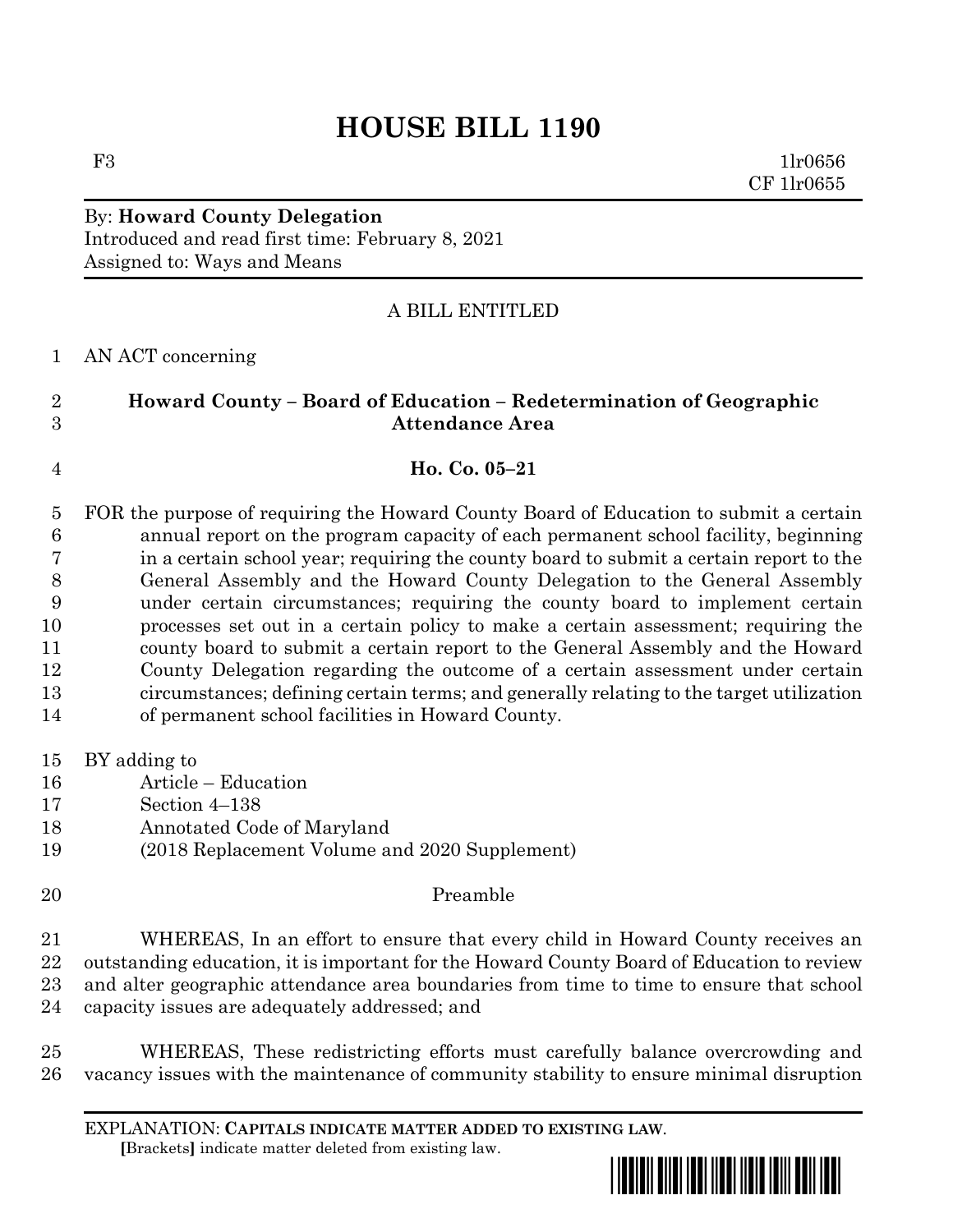| $\mathbf 1$                      | for children and their families; now, therefore,                                                                                                                                                                                                                                                                                                                                                                                                                     |
|----------------------------------|----------------------------------------------------------------------------------------------------------------------------------------------------------------------------------------------------------------------------------------------------------------------------------------------------------------------------------------------------------------------------------------------------------------------------------------------------------------------|
| $\overline{2}$<br>3              | SECTION 1. BE IT ENACTED BY THE GENERAL ASSEMBLY OF MARYLAND,<br>That the Laws of Maryland read as follows:                                                                                                                                                                                                                                                                                                                                                          |
| $\overline{4}$                   | <b>Article - Education</b>                                                                                                                                                                                                                                                                                                                                                                                                                                           |
| 5                                | $4 - 138.$                                                                                                                                                                                                                                                                                                                                                                                                                                                           |
| 6<br>7                           | IN THIS SECTION THE FOLLOWING WORDS HAVE THE MEANINGS<br>(A)<br>(1)<br><b>INDICATED.</b>                                                                                                                                                                                                                                                                                                                                                                             |
| 8<br>9                           | "PROGRAM CAPACITY" MEANS THE PROGRAM CAPACITY SET BY<br>(2)<br>THE HOWARD COUNTY SCHOOL SYSTEM'S POLICY 6010 OR ITS SUCCESSOR POLICY.                                                                                                                                                                                                                                                                                                                                |
| 10<br>11                         | "TARGET UTILIZATION" MEANS THE TARGET UTILIZATION SET BY<br>(3)<br>THE HOWARD COUNTY SCHOOL SYSTEM'S POLICY 6010 OR ITS SUCCESSOR POLICY.                                                                                                                                                                                                                                                                                                                            |
| 12                               | THIS SECTION APPLIES ONLY IN HOWARD COUNTY.<br>(B)                                                                                                                                                                                                                                                                                                                                                                                                                   |
| 13<br>14<br>15<br>16<br>17<br>18 | BEGINNING IN THE 2021-2022 SCHOOL YEAR, THE HOWARD COUNTY<br>(C)<br>BOARD OF EDUCATION SHALL SUBMIT AN ANNUAL REPORT TO THE GENERAL<br>ASSEMBLY AND THE HOWARD COUNTY DELEGATION TO THE GENERAL ASSEMBLY,<br>IN ACCORDANCE WITH § 2-1257 OF THE STATE GOVERNMENT ARTICLE, ON THE<br>PROGRAM CAPACITY OF EACH PERMANENT SCHOOL FACILITY BASED ON THE RATES<br>FOR ELEMENTARY, MIDDLE, AND HIGH SCHOOLS SET BY THE COUNTY BOARD.                                       |
| 19<br>21<br>22<br>23<br>24<br>25 | IF STUDENT ENROLLMENT AT A PERMANENT SCHOOL FACILITY IS<br>(D)<br>(1)<br>20 NOT WITHIN 10% OF TARGET UTILIZATION, THE COUNTY BOARD SHALL REPORT TO<br>THE GENERAL ASSEMBLY AND THE HOWARD COUNTY DELEGATION TO THE<br>GENERAL ASSEMBLY, IN ACCORDANCE WITH § 2-1257 OF THE STATE GOVERNMENT<br>ARTICLE, EACH YEAR THE PERMANENT SCHOOL FACILITY IS NOT WITHIN 10% OF<br>THE TARGET UTILIZATION ON A PLAN TO ADJUST STUDENT ENROLLMENT TO MEET<br>TARGET UTILIZATION. |
| 26<br>27<br>28<br>29<br>30       | (2)<br>(I) IF STUDENT ENROLLMENT AT A PERMANENT SCHOOL<br>FACILITY IS NOT WITHIN 20% OF TARGET UTILIZATION, THE COUNTY BOARD SHALL<br>IMPLEMENT THE PROCESSES SET OUT IN THE HOWARD COUNTY PUBLIC SCHOOL<br>SYSTEM'S POLICY 6010, OR ITS SUCCESSOR POLICY, TO ASSESS THE NEED FOR A<br>REDETERMINATION OF THE GEOGRAPHIC ATTENDANCE AREA.                                                                                                                            |

**HOUSE BILL 1190**

 **(II) IF THE OUTCOME OF THE ASSESSMENT UNDER SUBPARAGRAPH (I) OF THIS PARAGRAPH IS NOT A REDETERMINATION OF THE GEOGRAPHIC ATTENDANCE AREA, THE COUNTY BOARD SHALL SUBMIT A REPORT TO**